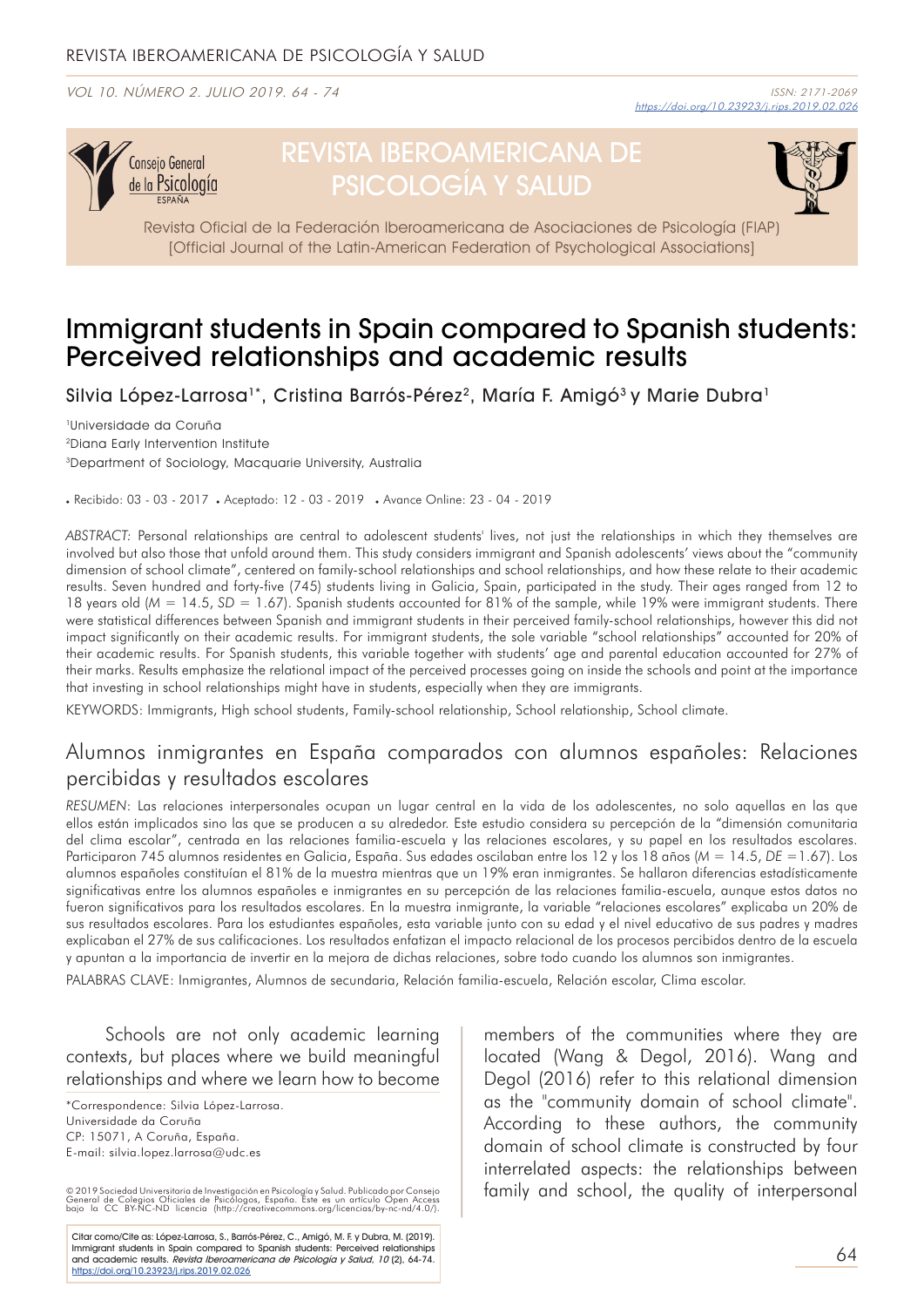relationships inside the school, students' connectedness - described by the authors as the sense of attachment that students experience when they feel accepted, and respect for diversity.

This paper delves into the first three relational processes of school climate from the point of view of the students themselves, in order to compare immigrant and Spanish adolescents' perspectives on these processes and their impact on academic results. As migration encompasses multiple interpersonal loses and gains, relationships and connectedness are meaningful variables for migration studies and adolescents' development and education. A growing body of literature considers adolescents' understandings of relationships. However, there is limited research on how the quality and quantity of these relationships impact on academic achievement. As Bear et al. (2014) have pointed out, perceived relationships inside the schools have been scarcely studied outside USA.

## •MIGRATION IN SPAIN AND GALICIA

Migration changes people's lives. As the person and its family moves to another country, various interpersonal and contextual losses and gains happen. For years, Spaniards have migrated to many regions of the world, but for the last three decades the country has experienced an important increase of its foreign population (Essomba, 2012; Santos-Rego, Crespo-Comesaña, Lorenzo-Moledo & Godás-Otero, 2012). In the early 1990s, young adults moving for labor reasons and North-European pensioners settled in Spain. Since then, many non-European immigrants (mainly from Latin-American countries and Morocco) started to arrive (Terrén & Carrasco, 2007). Migration to Spain has experienced a decrease (-0.7%) due to the adverse economic situation although figures have been increasing again since 2014 (Instituto Nacional de Estadística, 2018). Alongside these decreases and increases, immigrant students have been attending Spanish schools. Galicia, the region in Spain where this study was conducted, has a proportion of foreign students that is smaller than the mean proportion for the whole country, 2.8% according to the Spanish Government (Ministerio de Educación y Formación Profesional,2018), because the distribution of immigrant population is uneven across the country (Vaquera & Kao, 2012).

No substantial differences have been found in previous studies in the academic performance that immigrant students attain compared to Spanish students in Galicia (Santos-Rego et al., 2012), even when differences do appear in other Spanish regions (Poveda, Jociles, & Franzé, 2014). Reasons for this are the small proportion of immigrant students, the provisions of the local authorities to support them, teacher training (Hombrados-Mendieta & Castro-Travé, 2013), and a safer and conflict-free environment at schools (Álvarez, 2014). Galicia is the Spanish region with the least academic performance variations based on socioeconomic status (SES) (Cabrera, 2016).

## •IMMIGRANT STUDENTS AND IMMIGRANT FAMILIES AT SCHOOL: RELATIONSHIPS

Through the migratory process, there is a need to adapt to a new cultural environment (Georgiades, Boyle, & Fife, 2013); and school is definitely a new cultural environment that children and families have to relate to when there are school age children. Both the newcomers and the schools need to adjust. Immigration means that school-age children and adolescents enter an education system that is different from the one their parents and themselves know. There are differences in school routines and practices, in the way parents and teachers communicate and in what schools expect from parents (Garreta Bochaca, 2009). Although Spanish teachers have positive opinions about immigrant parents and their children (Crespo, Rubio, López & Padrós, 2012), there are some obstacles in the relationships between immigrant parents and schools involving parents' participation. Immigrant parents seem to participate less than Spanish parents (Garreta Bochaca, 2008; Santos-Rego & Lorenzo-Moledo 2009), choosing more private ways to get involved in their children's education. They do not attend many school meetings and prefer individual encounters with teachers (Terrén & Carrasco, 2007) partially due to scarce language proficiency, to teachers' stereotypes about parents and vice versa,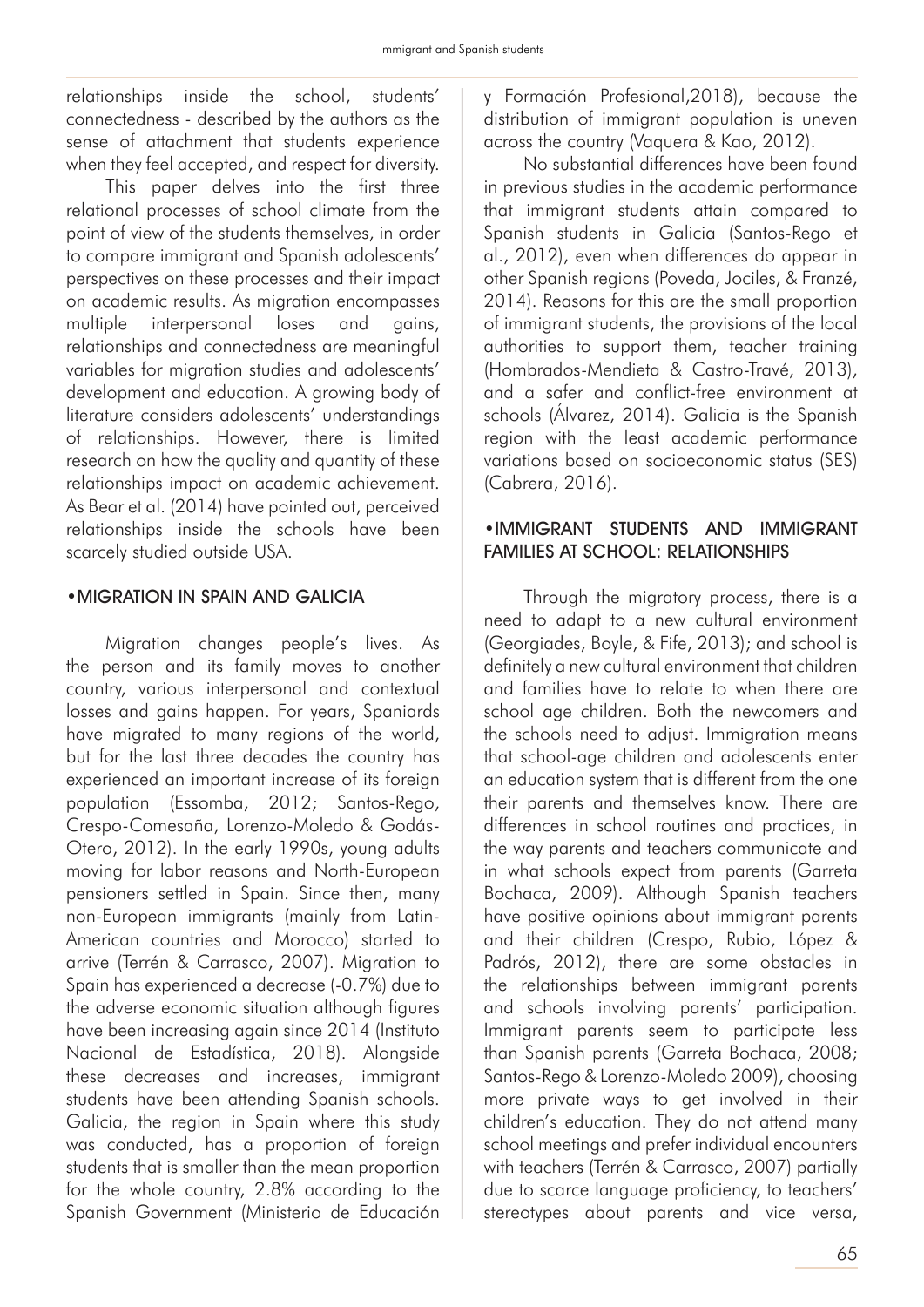or to parents' expectations about their own involvement (Amigó, 2017; Garreta Bochaca, 2008; González-Castro, Ubillos, Bilbao, & Techiob, 2009; Santos-Rego & Lorenzo-Moledo 2009; Terrén & Carrasco 2007). As Nzinga-Johnson, Baker and Aupperlee (2009) have pointed out, language, school practices and previous experiences are some of the barriers to minority parent involvement.

While immigrant parents' participation is lower compared to Spanish parents, previous studies in Spain have found that first generation immigrant students engage in fewer peer relationships and these occur usually within their own cultural group (Giró 2011; Hombrados-Mendieta & Castro-Travé 2013). López-Larrosa, Barrós, Amigó, & Dubra (2015) found that immigrant students felt significantly less connected with their peers and this partially explained their academic results. The importance of school-related relationships for immigrant students has only recently begun to be addressed. In the European scene, Mantovani and Martini (2008) have established significant associations between friendships within the classroom and the academic performance of immigrant students. Romero-Oliva et al (2017) informed of positive relationships between perceived school environment and academic results. In USA, Lee Kim & Na'im (2018) reported on lower levels of academic achievement. in immigrant students who perceived more negative interpersonal relationships with peers. Also, supportive relationships with teachers relate to better academic performance (Juang et al., 2018). Meaningful personal relationships that enhance a sense of belonging are crucial for being motivated for learning (Juang et al., 2018; Oostdam & Hooge 2013). The study by Mantovani and Martini echoes some of the findings that will be presented in this article and is an indication of the importance of considering relationships when exploring school performance (Juang et al., 2018). Proximal relations at school play a significant role in immigrant students' achievement. In fact, one of the dimensions of academic engagement is relatedness to peers, teachers and the school (Kim & Suárez-Orozco, 2014; Schneider, 2016).

## •IMMIGRANT STUDENTS AND IMMIGRANT FAMILIES AT SCHOOL: ACADEMIC RESULTS AND RELEVANT EXPLANATORY VARIABLES

There are myriad studies delving into the range of variables that operate simultaneously in relation to how well foreign students adjust to school (Amigó, 2017). Most of these studies are based on North American migration, but there is also a significant body of literature that concentrates on the European and Australian scenarios. Interestingly, however, despite the huge amount of work done in this area, research is still inconclusive in relation to what combination of variables affect immigrant children and adolescents' educational achievement. School achievement is a key measure of immigration success (Crul, 2007). School is the subject of high aspirations and a priority for both the parents and their children (Amigó, 2017; Passani & Rydin, 2004; Sung & Chang, 2008). The socioeconomic background of immigrant parents has been identified as a determinant of their children's educational success (Zhou & Kim, 2006). But immigrant parents with high aspirations and who place a crucial value in education can make a significant positive impact in how their children will perform at school, regardless of their sociocultural background (Aldous, 2006). This has been the case for immigrants of Asian background (Bhattacharya, 2000; Cherng & Liu, 2017). Within the paradigm of the model minority (immigrant children who excel academically regardless of parental socioeconomic and educational background), Li (2004), focusing on young Chinese pupils, has discussed the impact of cultural frameworks in enabling a positive disposition to learning. This line of thought has been thoroughly investigated by Watkins and Noble (2013) who, after acknowledging the connections between ethnicity and educational achievements for some groups, contended that these associations cannot be made without an understanding of the complex links between socioeconomic status, ethnicity and 'educational capital' (the knowledge, skills and cultural values which are embodied by students and determine a specific approach towards formal education).

Although marginally discussed in the literature, age is a variable that should be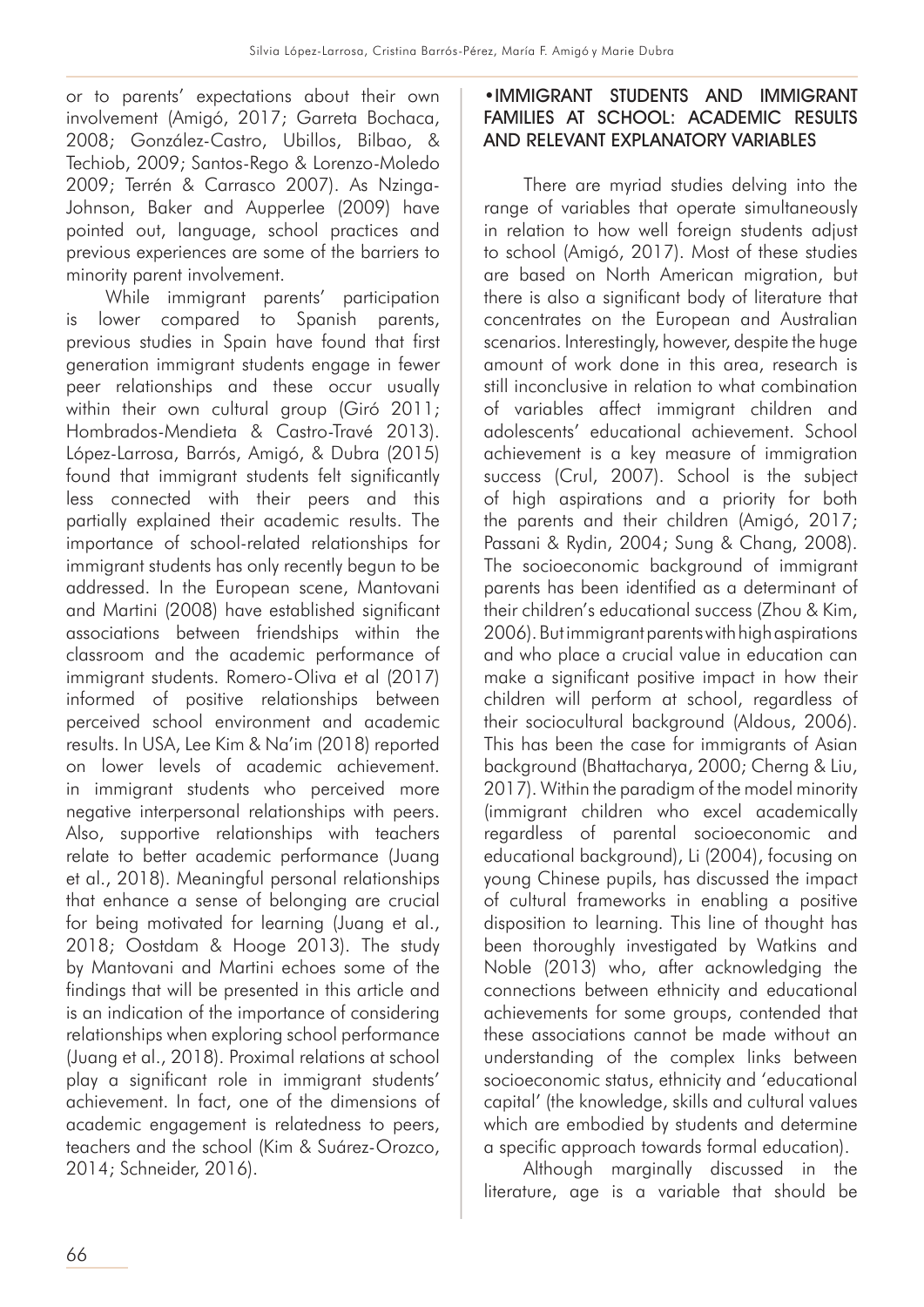taken into account as a key aspect of immigrant students' adjustment to school. Some research has concentrated on age at immigration showing that the older the students are at the time of immigration, the lower the educational achievement, especially when students need to learn the language of the host country (Böhlmark, 2009; Cahan, Davies & Stauub, 2001; Juang et al., 2018). Also, the onset of puberty has been related to a decrease in academic motivation and academic achievement regardless immigration status (Martin & Steinbeck, 2017).

An interesting body of research has discussed how gendered social expectations determine boys' attitudes to schooling and learning compared to girls (see for example Pascoe, 2007). In the United States, several studies on immigrant children and youth follow the national trend where immigrant boys underperform immigrant girls (e.g. Suárez-Orozco & Qin-Hilliard, 2004). Similar gender patterns in educational outcomes among North African immigrant students have been found in Europe (Haw, Shah, & Hanifa, 1998). Suárez-Orozco and Qin-Hilliard (2006) report on a few studies that could illuminate the possible reasons for the gendered discrepancy in relation to performance, such as the supportive nature of girls' peer relationships and those with their teachers, besides the highly gendered nature of schools where females are disproportionately represented, and therefore seemingly better contained. Immigrant boys would be more prone to perceiving educational institutions as a threat to their identity while girls build better relationships with other girls than boys do (Velasquez, 2011). This takes us back to the point that relationships should be considered as a core variable in our understanding of the academic achievement of immigrant students (Juang et al., 2018).

#### •RESEARCH QUESTIONS

This study focuses on adolescents' voices in relation to the following questions: How do immigrant high school students perceive familyschool relationships and their own school relationships compared to Spanish students? Are there any differences in their academic achievement? Which variables may relate to academic results in the student migrant population compared to the non-migrant one: perceived relationships, parental education or students' age or gender?

## **METHOD**

#### •PARTICIPANTS

Seven hundred and forty-five students (745) from four rural and urban public high schools in Galicia, in Spain´s Northwest, participated in the study. Education is compulsory in Spain until the age of 16 years and the majority of adolescents in this region attend public high schools ranging from 69.4% in the first four compulsory years of high school (from 12 to 16 years) to 83.8% for the last two non-compulsory years (16-18 years). The majority of the participants were Spanish (81%, *n* = 604). Most immigrant students  $(19\%, n = 141)$  belonged to first generation immigrant families (85%), followed by mixed families comprising children and one parent born abroad (12.8%) and second generation immigrants (2.1%). All participants in this group were included in the category "immigrant". The majority of the immigrant students came from Latin-America (82%), followed by students from other European countries (12%) and Africa (4.3%). Just 1.4% came from other countries like USA. The ages of participant students ranged from 12 to 18 years old  $(M = 14.5$  in both participant groups, *SD* = 1.7 in the Spanish sample,  $SD = 1.4$  in the immigrant sample). Regarding the parents' education, 44.8% of the immigrant fathers and 40.5% of the mothers had primary school education, while 37.1% of the fathers and 36.2% of the mothers had attended high school; 18.1% of the fathers and 23.3% of the mothers had attended college. Regarding the Spanish sample, 39.2% of the fathers and 35.6% of the mothers had primary school education; 46.2% of the fathers and 46.4% of the mothers had attended high school; 14.5% of the fathers and 18% of the mothers had attended college.

#### •MEASUREMENT INSTRUMENTS

In spite of reservations about self-reports,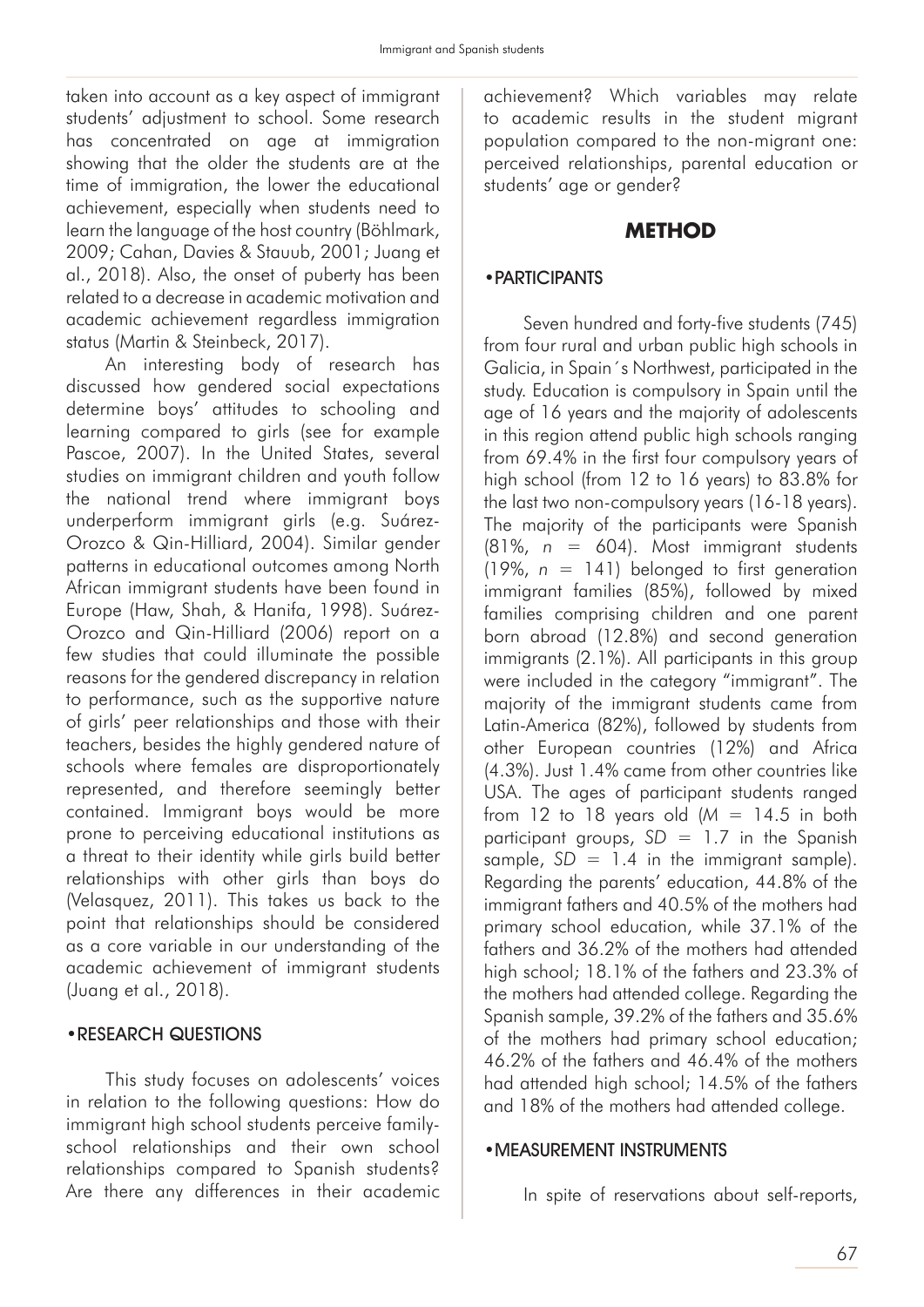they are sources of invaluable information about adolescents' thoughts and impressions (Schneider, 2016). Thus, a self-reported anonymous questionnaire called EQUICO (López Larrosa & Dubra, 2010) was used. EQUICO's relational subscales explore the community domain of school climate centered on students' perceived relationships inside the school and perceived relationships between students' families and schools. The Family-school relationship subscale is comprised of 10 items that evaluate frequency and quality. Students report how often their parents communicate with the regular class teacher, other teachers, the school counselor, the Headmaster and other school personnel using a five-point Likert scale ranging from 0 "no relationship" to 4 "a meaningful relationship". They also rate the perceived quality of these relationships using a five-point Likert scale ranging from 0 "no relationship" to 4 "good" relationships. Quantity and quality measures are summed up. The reliability of this measure was  $\alpha = .88$ .

The School relationship subscale is comprised of 4 items rated in a five-point Likert scale with values ranging from 1 *not at all to 5 a lot* that measure adolescent's perceived relationships with peers, teachers and their sense of belonging, for instance, "I fell that I belong to this school " I connect with other students" or "I connect with teachers". These questions aimed at measuring a sense of belonging. In the context of relationships, the verb "connect" (*conectar*) refers to feeling attached to someone. Also, "school belonging captures the extent to which students feel personally accepted, respected, included and supported by others in the school social environment" (Georgiades et al., 2013, p. 1477). The sense of belonging is a measure of social integration (Fuente & Herrero, 2012). The reliability of this measure was  $\alpha = .71$ .

As far as their academic performance was concerned, the students reported their marks from the second evaluation period. In the Spanish academic system, there are three evaluation periods. Marks range from 0 to 10. A mark of 5 means that the student passes the subject. All students know their academic results and participants reported on them. It was assumed that students did not lie when reporting on their marks. These data were collected along with EQUICO.

The instrument also asked for sociodemographic information: age, gender, parental education and place of birth of both parents and the participant adolescent.

Students were instructed to only answer the questions they felt comfortable with. Because of this, some data were not provided. Also, some participants ignored the highest educational level of both parents which also meant missing data.

## •PROCEDURE

Researchers contacted the school headmasters of the four participating schools. Once they agreed to participate, they obtained verbal consent from teachers and parents, as well as children's assent.

The regular class teachers distributed the questionnaires in each class. Only students with parental consent and own assent in each class answered the questionnaires and did it simultaneously. Participant schools received a report with the main findings.

## **RESULTS**

Each participant school had a different proportion of immigrant students ranging from 5.3% to 25.5% of the total student population. Thus, it was necessary to determine if there were any differences between the immigrant students in each school in the variables under analyses.

ANOVAs showed no statistical differences between the immigrant students from the participating schools in relation to perceived Family-school relationships and School relationships (*p* > .10 in both variables). Neither were there differences in their marks (*p* > .10). Immigrant students' data from the four schools were analyzed together.

Prior to addressing our first research question, it was necessary to determine if the Spanish and the immigrant samples were equivalent in students' age and gender and parental education. ANOVAs showed that there were no statistical differences between both samples, *p*= .90 for students' age, *p* = .79 for fathers' education and *p* = .96 for mothers'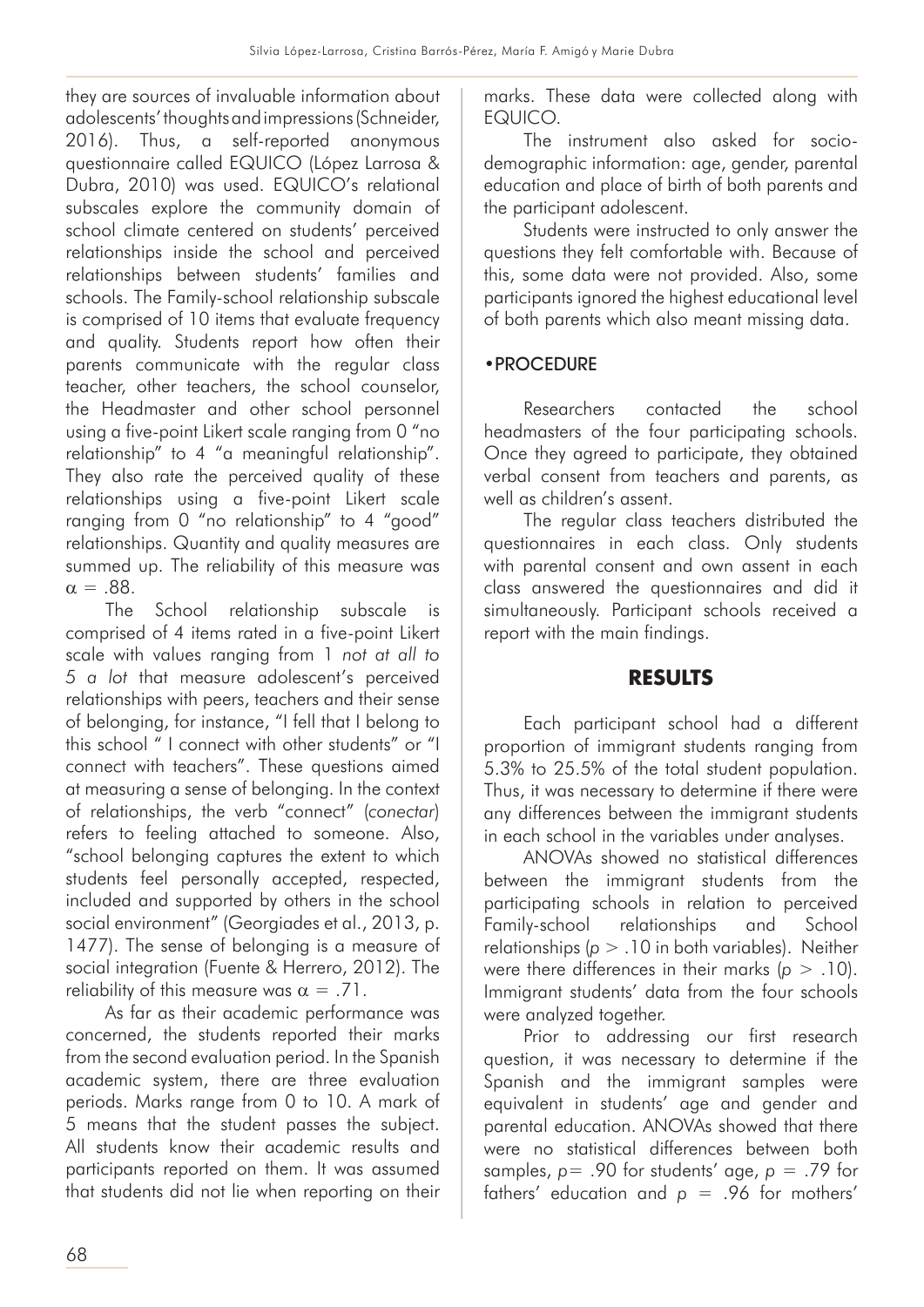education. Chi-square indicated that there were no differences in the gender distribution of both subsamples, *p* = .63.

In order to answer the first research question, ANOVAs were calculated to determine if there were statistical differences between Spanish and immigrant students' in their perceived Familyschool relationships and School relationships. Results showed that there were statistical differences between both groups in Familyschool relationships,  $F_{(1,743)} = 11.21$ ,  $p = .00$ . Cohen's d, was 0.31 with a confidence interval ranging from 0.49 to 0.12, which is a small effect according to Cohen's (1998) suggestions. Perceived Family-school relationships were higher (higher quantity and quality) for Spanish students than for immigrant students. But there were not significant differences between both samples in their perceived School relationships, *p*= .19.

As for the second research question, ANOVAs showed no statistically significant differences between Spanish and Immigrant students' marks, *p* = .07. But it should be noted that immigrant students had lower marks (*M* = 5.3) than Spanish students  $(M = 6.1)$ .

In order to answer the third research question, multidimensional scaling was run. Students' mark was the dependent variable

while the independent variables were age, gender, immigrant status, mother's and fathers' education, Family-school relationships, and School relationships. Results showed that the model was significant and accounted for 26% of the variance,  $F_{(13,288)} = 9.23$ ,  $p < .001$ ,  $R^2$  $= 0.29$ ,  $R^{2\text{correct}} = 0.26$ . The significant variables were: School relationships, *p* < .001, students' age, *p* < .001, immigrant status, *p* < .001, and fathers' and mothers' educational level, *p* < .001 and  $p < .05$ , respectively.

As gender and Family-school relationships were out of the model, stepwise multiple regression analyses were calculated with the other variables in the Spanish sample and the immigrant sample separately.

In the Spanish sample, a model with four variables accounted for 27% of the variance: age, School relationships and parental education (see Table 1). The better the School relationships and the higher the mother's and the father's education, the better the academic results. The older the adolescents, the lower their academic results.

In the immigrant sample, a model with one variable accounted for 20% of the variance: School relationships (see Table 2). Again, the better the school relationships, the better the academic results.

| Table 1<br>Stepwise multiple regression analyses, standardized coefficients $\beta$ and standard error (SE) in the Spanish sub-<br>sample. |               |       |                        |                    |                  |              |                |  |  |  |
|--------------------------------------------------------------------------------------------------------------------------------------------|---------------|-------|------------------------|--------------------|------------------|--------------|----------------|--|--|--|
|                                                                                                                                            | $\mathcal{R}$ | $R^2$ | R <sup>2</sup> correct | Change in<br>$R^2$ | Change<br>in $F$ | Significance | $\beta$ (SE)   |  |  |  |
| Step 1 Age                                                                                                                                 | .35           | .12   | .12                    | .12                | 38.11            | .000         | $-.29**$ (.05) |  |  |  |
| Step 2<br><b>SR</b>                                                                                                                        | .47           | .22   | .21                    | .10                | 34.82            | .000         | $.30**$ (.03)  |  |  |  |
| Step 3 ME                                                                                                                                  | .52           | .27   | .26                    | .04                | 17.58            | .000         | $.15*(014)$    |  |  |  |
| Step 4 FE                                                                                                                                  | .53           | .28   | .27                    | .01                | 5.08             | .025         | $13*(.15)$     |  |  |  |

*Note*. SR (School relationships), ME (Mother education), FE (Father education). \**p*<.05 \*\**p*<.01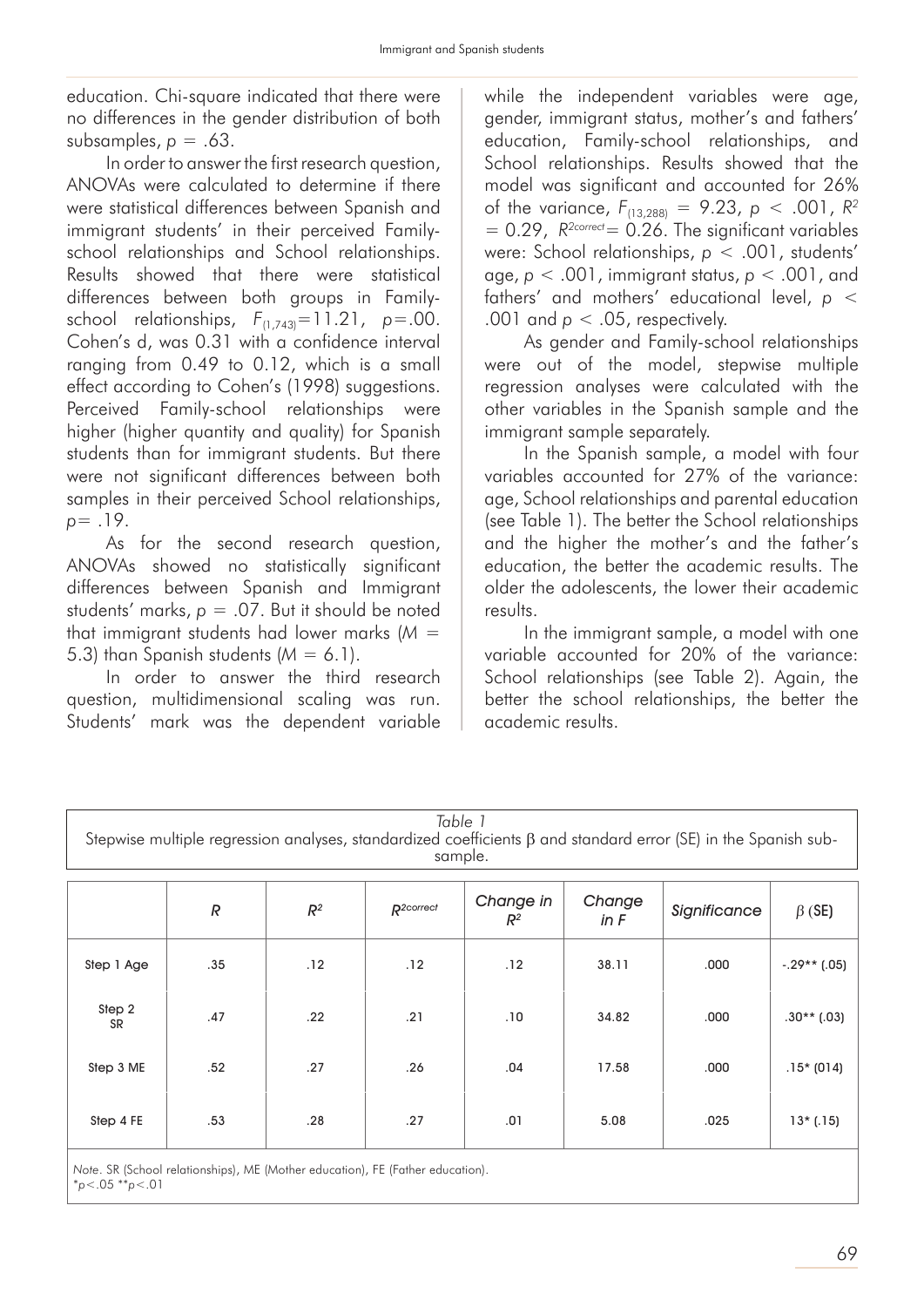| Table 2<br>Stepwise multiple regression analyses, standardized coefficients $\beta$ and standard error (SE) in the immigrant<br>sub-sample |     |       |                        |                    |                |              |                |  |  |  |  |
|--------------------------------------------------------------------------------------------------------------------------------------------|-----|-------|------------------------|--------------------|----------------|--------------|----------------|--|--|--|--|
|                                                                                                                                            | R   | $R^2$ | R <sub>2</sub> CORRECT | Change<br>in $R^2$ | Change<br>in F | Significance | B (SE)         |  |  |  |  |
| Step 1SR                                                                                                                                   | .46 | .21   | .20                    | .21                | 15.76          | ,000         | $.46$ ** (.08) |  |  |  |  |
| Note. SR (School relationships)<br>** $p < .01$                                                                                            |     |       |                        |                    |                |              |                |  |  |  |  |

## **DISCUSSION**

This study contributes to our understanding of the role that the community domain of school climate (Wang & Degol, 2016) plays in students' academic results. The students' perceived familyschool relationships and school relationships are measured and, in doing so, the perspectives of immigrant and Spanish adolescents considered. Results coincide with those in other studies that show that immigrant parents relate with schools less than Spanish parents, at least from the students' perspective (Garreta Bochaca, 2008; Santos-Rego & Lorenzo-Moledo, 2009). However, the effect size of these differences is small and, this perceived relationship is not significant for the immigrant students' performance. What is significant is what happens inside the school, that is, their relationships with peers and teachers, as previous studies have also highlighted (Juang et al., 2018; Lee et al., 2018; Mantovani & Martini, 2008). For the immigrant students in this study, school relationships impact more than any other variable, including parents' education. Following Aldous (2006), immigrant parents with high aspirations and who place a crucial value in education can make a significant positive impact in how their children will perform at school, regardless of their sociocultural background. This could be an explanation of these results that needs further consideration in future research.

When people move to another country, significant relationships disappear or maintaining them becomes difficult, and new ones need to be developed. The development of immigrant

adolescents' relationships with peers and teachers may thus be related to enhancing their sense of belonging. Even assuming that people differ in the degree to which they feel that their needs of connection are satisfied, relationships inside the school seem to have an effect on academic success for immigrant students and for Spanish students. In this study, the more students felt their relationships inside the schools were good, the better their academic results.

As school relationships play a significant role in students' academic results for both immigrant and Spanish students, the actions aimed at improving relationships between the school stakeholders (students and teachers) may be an effective path to also improving academic results (Juang et al., 2018). These actions could be added to the already existing plans to improve tolerance and coexistence (Xunta de Galicia, 2015) but they should take into account students' perceptions and voices to really address those they intend to serve. This way, the fourth dimension of community school climate, that refers to cultural awareness, autonomy and respect (Wang & Degol, 2016), would also be under consideration.

In relation to students' academic performance, results echo those of previous research (Santos-Rego et al., 2012). There are no significant differences between immigrant and Spanish students in the participant schools. This may relate to the fact that there were no differences between Spanish and immigrant students regarding school relationships (perceived School relationships is the most relevant of the variables in this study to explain immigrant adolescents'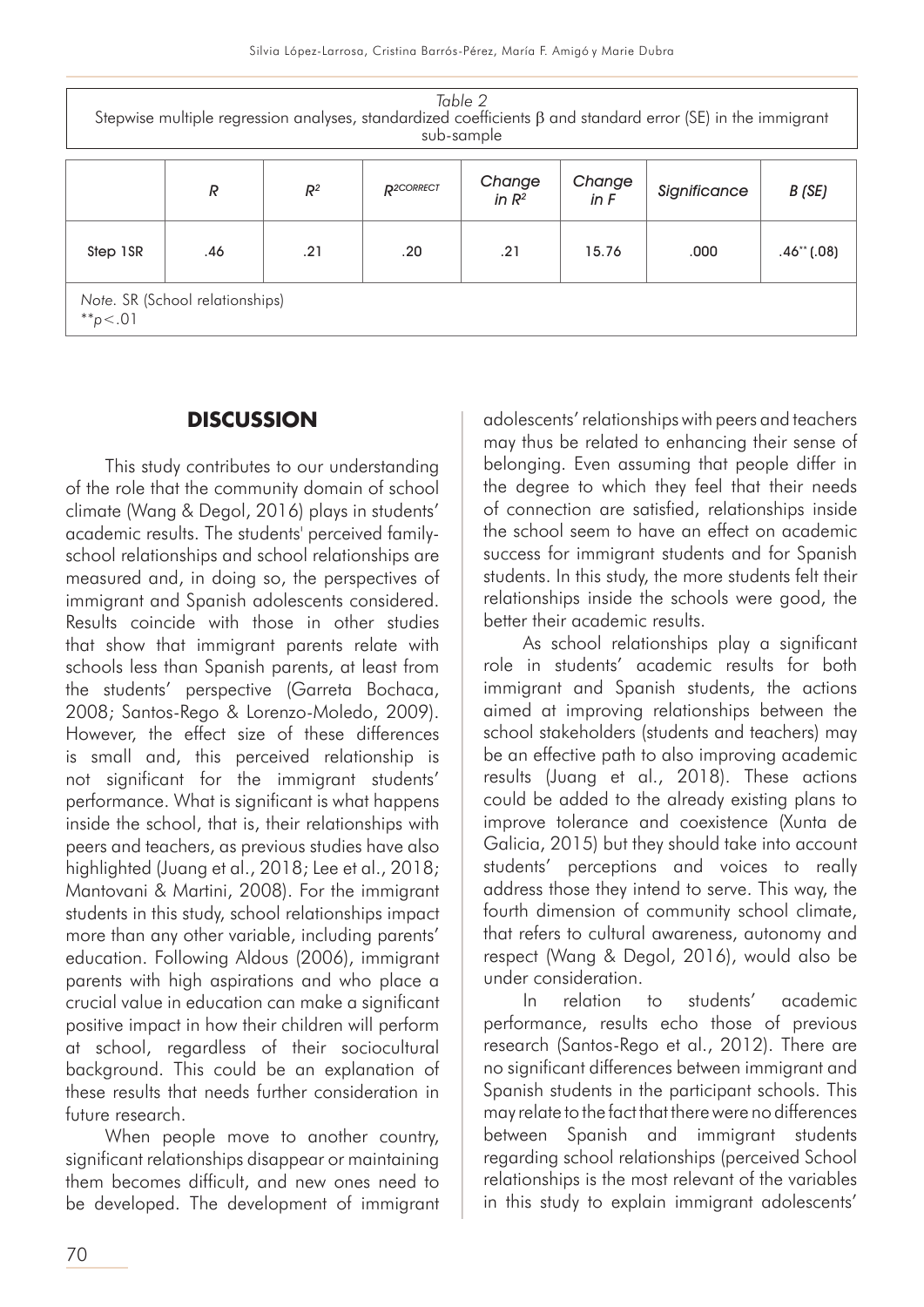academic results). Also, it is possible that the plans already developed to integrate newcomers are working, although the fact that differences in academic performance were close to being significant, showing a lower performance for immigrant students, indicates that they could be improved as we have mentioned before.

What these results have also shown is that more variables operate at the same time when considering Spanish students' academic results: their mothers and fathers' education and their age are also important, together with school relationships. These results in the Spanish sample agree with previous studies that identified a decrease in academic motivation and performance at the onset of puberty (Martin & Steinbeck). But, in this study, the decrease continues through adolescence, which may also have to do with higher academic demands. Curiously, it does not happen with immigrant students that should also be subjected to similar academic demands.

 Even when other studies have indicated that in this Spanish region parental SES affects student's performance less than in other regions (Cabrera, 2016), in our study parent education is significantly related to Spanish students' academic performance.

Gender was not significant in any of the participant samples, perhaps showing equality in boys and girls' education and no underperformance of boys compared to girls as it has been found in other contexts.

This study addressed immigrant and Spanish students' perceptions of school climate and how these impact on their schooling experiences and academic achievement. It has also raised questions that need further consideration. These non-addressed questions need to be acknowledged as a limitation. For example, are parents and children's perceptions equivalent? If parents choose more private ways of involvement in their children's education, are there any differences between immigrant and Spanish parents' perceived involvement at home? Does family structure relate to differences in academic achievements (Corrás et al., 2017? Is the cultural value or attitude towards formal education more relevant than the immigrant parents' educational level? Future studies should

also take into account the period of time the immigrant students have been living in the host country (Juang et al., 2018). In addition, more research is needed to deepen our knowledge about the impact that connectedness at school plays in immigrant students' adjustment, what happens when they feel excluded and how this relates to aggression or victimization (Álvarez-García, Núñez, García, & Barreiro-Collazo, 2018). Quoting Bobowik, Basabe and Páez (2014) "youth and immigration are the human capital of increasingly ageing European societies" (p. 213). Studying their relationships is paramount.

Future research should deepen our knowledge of prominent and particular aspects of school relationships that have a greater impact on immigrant and Spanish students' educational attainment, and on other social and psychological dimensions. A mixed methods approach, which takes into account students', parents' and teachers' narratives would be a valuable contribution as a follow-up from this study.

#### • Conflict of interest

The authors declare no conflict of interest.

## **REFERENCES**

- Aldous, J. (2006). Family, ethnicity, and immigrant youth's educational achievements. *Journal of Family Issues, 27*, 1633-1667. doi: 10.1177/0192513X06292419
- Álvarez, E. (2014, November 20). Cada mes se cierran tres expedientes disciplinarios a alumnos de primaria. *La Voz de Galicia, 8.*  Retrieved from http://www.lavozdegalicia.es/ noticia/galicia/2014/11/20/mes-cierrantres-expedientes-disciplinarios-alumnosprimaria/0003\_201411G20P8991.htm
- Álvarez-García, D., Núñez, J.C., García, T., & Barreiro-Collazo, A. (2018). Individual, Family, and Community Predictors of Cyber-aggression among Adolescents. *The European Journal of Psychology Applied to Legal Context, 10,* 79-88. doi: 10.5093/ ejpalc2018a8
- Amigó, M.F. (2017). *Confronting school: Immigrant families, hope, education.*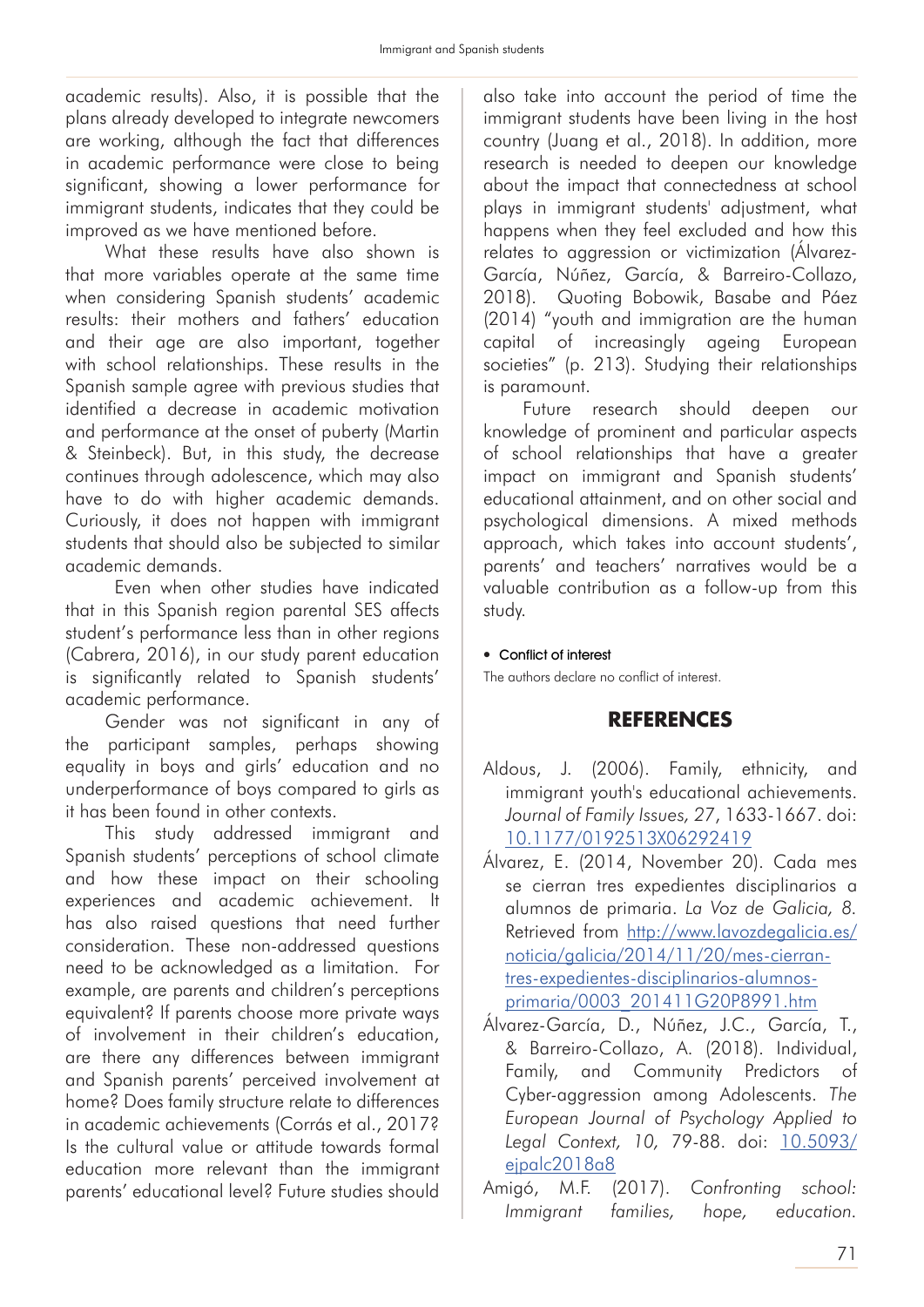*Diaspora, Indigenous, and Minority Education, 11*(3), 148-161. doi: 10.1080/15595692.2016.1238356

- Bear, G. G., Yang, C., Glutting, J., Huang, X., He, X., Phang, W., & Chen, D. (2014). Understanding teacher-student relationships, student-student relationships and conduct problems in China and the United States. *International Journal of School & Educational Psychology, 2,* 247-260. doi: 10.1080/21683603.2014.883342
- Bhattacharya, G. (2000). The school adjustment of South Asian immigrant children in the United States. *Adolescence, 35*(137), 77-85.
- Böhlmark, A. (2009). *Integration of childhood immigrants in the short and long run International Migration Review, 43*(2), 387-409. doi: 10.1111/j.1747-7379.2009.00769.x
- Bobowik, M., Basabe, N., & Páez, D. (2014). Identity management strategies, perceived discrimination and well-being among young immigrants in Spain. In R. Dimitrova, M. Bender & F.J.R. van de Vijver (Eds.), *Global perspectives on well-being in immigrant families, advances in immigrant family research*. New York, USA: Springer.
- Cabrera, S. (2016, October 5). La nueva reválida tendrá la misma puntuación que la antigua selectividad. *La Voz de Galicia, p. 14.*
- Cahan, S., Davis, D., & Staub, R. (2001). Age at immigration and scholastic achievement in school-age children: Is there a vulnerable age? *International Migration Review, 35*(2), 587-595. doi: 10.1111/j.1747-7379.2001. tb00030.x
- Cherng, H.Y.S. & Liu, J.L. (2017). Academic social support and student expectations: The case of second-generation Asian Americans. Asian American Journal of Psychology, 8, 16- 30. doi:10.1037/aap0000072
- Cohen, J. (1988). *Statistical power analysis for the behavioral sciences* (2nd ed.). Hilllsdale, NJ: Erlbaum.
- Corrás T., Seijo, D., Fariña, F., Novo, M., Arce, R. & Cabanach, R.G. (2017). What and how much do children lose in academic settings owing to parental separation? *Frontiers in Psychology. 8,* 1545. doi: 10.3389/ fpsyg.2017.01545
- Crespo, I., Rubio, R., López, C., & Padrós, M. (2012). Lenguaje social, identidad e inclusión escolar en el discurso de los maestros. *Cultura y Educación, 24*(2), 163-175. doi: 10.1174/113564012804932047
- Crul, M.C. (2007). *Pathways to success for the children of immigrants. MPI and Bertelsmann Stiftung.* Retrieved from http://www.migrationpolicy.org/pubs/ CrulEducation091907.pdf
- Essomba, M.A. (2012). Inmigración, sociedad y educación en la UE. Hacia una política educativa de plena inclusión. *Cultura y Educación, 24*(2), 137-148. doi: 10.1174/113564012804932074
- Fuente, A., & Herrero, J. (2012). Social integration of Latin American Immigrants in Spain: The influence of the Community context. *The Spanish Journal of Psychology, 15*(3), 1201- 1209. doi: 10.5209/rev SJOP.2012.v15. n3.39407
- Garreta Bochaca, J. (2008). Escuela, familia de origen inmigrante y participación. *Revista de Educación, 354*, 133-155.
- Garreta Bochaca, J. (2009). Escuela y familias inmigradas: Relaciones complejas. *Revista Complutense de Educación 20*(2), 279-291.
- Georgiades, K., Boyle, M.H., & Fife, K.A. (2013). Emotional and behavioral problems among adolescent students. The role of immigrant, racial/ethnic congruence and belongingness in schools. Journal of Youth and Adolescence, 42, 1473-1492. doi: 10.1007/s10964-012- 9868-2
- Giró, J. (2011). Las amistades y el ocio de los adolescentes, hijos de la inmigración. *Papers, 96,* 77-95. doi: 10.5565/rev/papers/ v96n1.157
- González-Castro, J. L., Ubillos, S., Bilbao, M. A., & Techiob, E. (2009).A focus-group research into the lives of members of four immigrant groups in Spain. *Revista de Psicología Social, 24* (3), 381-398.
- Haw, K., Shah, S., & Hanifa, M. (1998). *Educating Muslim girls: shifting discourses.* Buckingham, UK: Open University Pres.
- Hombrados-Mendieta, I., & Castro-Travé, M. (2013). Apoyo social, clima social y percepción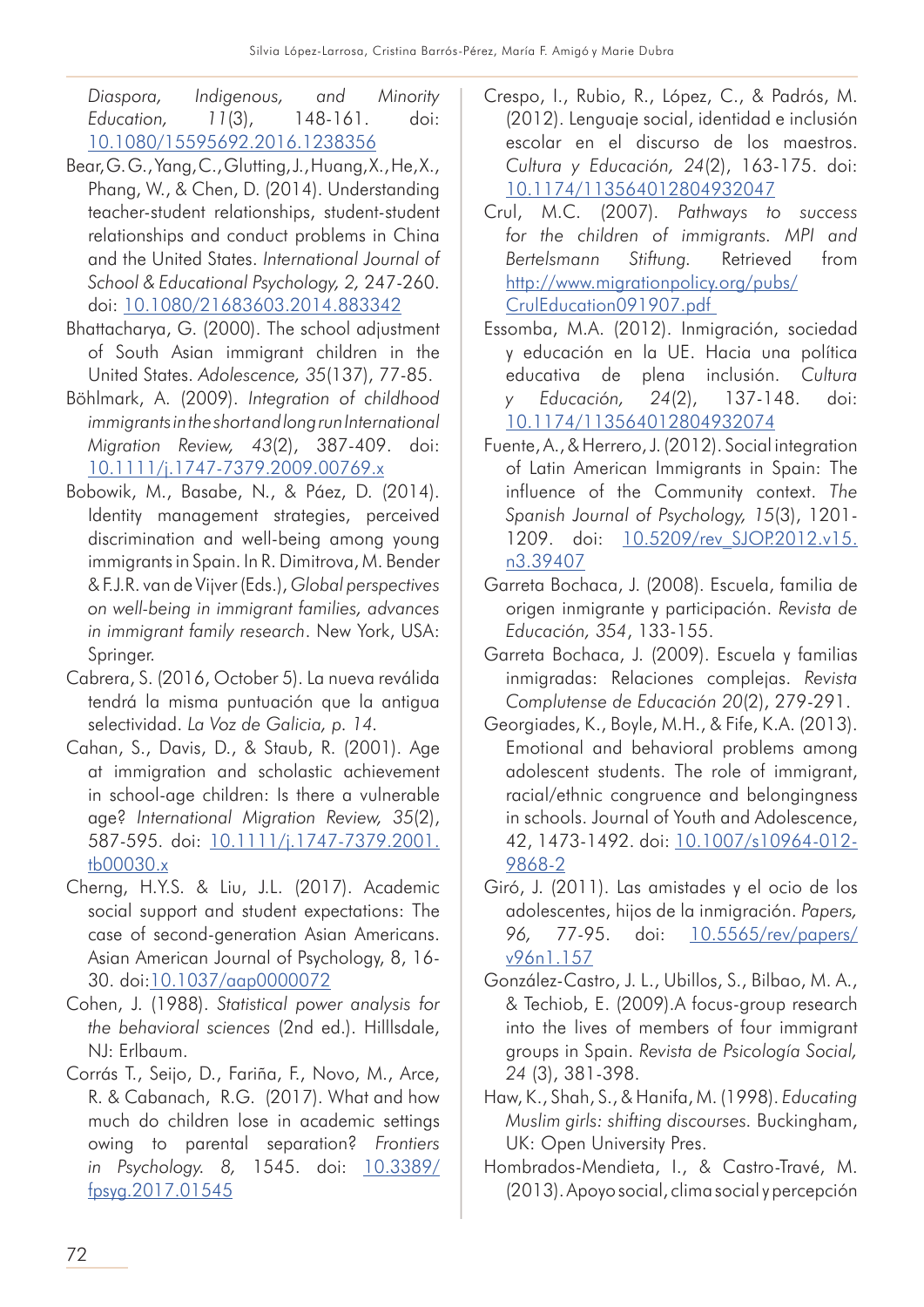de conflictos en un contexto educativo intercultural. *Anales de Psicología, 29,* 108- 122. doi: 10.6018/analesps.29.1.123311

- Instituto Nacional de Estadística (2018). Estadística de migraciones. Retrieved from Instituto Nacional de Estadística
- Juang, L.P; Simpson, J.A; Lee, R. M; Rothman, A.J; Titzmann, P.F; Schachner M. K., Korn, L., Heinemeier, D., & Betschet, C. (2018). Using attachment and relational perspectives to understand adaptation and resilience among immigrant and refugee youth. *American Psychologist, 73*(6), 797-811. doi: 10.1037/ amp0000286
- Kim, H. Y., & Suárez-Orozco, C. (2014). The language of learning: The academic engagement of Newcomer immigrant youth. *Journal of Research in Adolescence, 25*(2), 229-245. doi: 10.1111/jora.12130
- Lee, M., Kim, Y., & Na'im, M. (2018). Do relational and structural characteristics of negative school environments independently predict immigrant adolescents' academic achievement? *Social Psychology of Education: An International Journal, 21*, 539-563. doi: 10.1007/s11218-018-9427-0
- Li, J. (2004). Learning as a task or a virtue: U.S. and Chinese preschoolers explain learning. *Developmental Psychology, 40*(4), 595–605. doi: 10.1037/0012-1649.40.4.595
- López-Larrosa, S., Barrós, C., Amigó, F., & Dubra, M. (2015). Percepción diferencial de las relaciones familia- escuela y las relaciones dentro del centro educativo de alumnos de familias españolas e inmigrantes y su relación con los resultados escolares. In R. G. Cabanach, A. Souto, L. González-Doniz (Eds.), *Bienestar psicológico y educación* (pp. 57-66). Granada, Spain: GEU.
- Mantovani, D., & Martini, E. (2008). Children of immigrants in Trento: Educational achievement through the lens of friendship. *Intercultural Education, 19*(5), 435-447. doi: 10.1080/14675980802531689
- Martin, A. J. & Steinbeck, K. (2017). The role of puberty in students' academic motivation and achievement. *Learning and Individual Differences, 53*, 37-46. doi: 10.1016%2Fj.

## lindif.2016.11.003

- Ministerio de Educación y Formación professional (2018). *Nota: Estadística de las Enseñanzas no universitarias. Datos avance 2017-2018.*  Retrieved from https://www.mecd.gob.es/ dms/mecd/servicios-al-ciudadano-mecd/ estadisticas/educacion/no-universitaria/ profesorado/estadistica/2017-2018/ NotRes1718.pdf
- Nzinga-Johnson, S., Baker, J. P., & Aupperlee, J. (2009). Teacher-parent relationships and school involvement among racially and educationally diverse parents of kindergartners. *The Elementary School Journal, 110,* 81-91. doi: 10.1086/598844
- Oostdam, R., & Hooge, E. (2013). Making the difference with active parenting; forming educational partnerships between parents and schools. *European Journal of Psychology of Education, 28,* 337-351. doi: 10.1007/ s10212-012-0117-6
- Pascoe, C. J. (2007). *Dude, you're a fag: Masculinity and sexuality in high school.*  Berkeley, CA, USA: University of California Press.
- Passani, A., & Rydin, I. (2004). *School as an arena for education, integration and socialisation*  (Research Report). London, UK: CHICAM.
- Poveda, D., Jociles, M. I., & Franzé, A. (2014). Immigrant students and the ecology of externalization in a secondary school in Spain. *Anthropology and Education, 45*(2), 185-202. doi: 10.1111/aeq.12058
- Romero-Oliva, C., Nunes, C., Montilla Coronado, C., Lemos, I., Gómez, Á. H., & Ayala-Nunes, L. (2017). Calidad de vida y competencias sociales: un estudio comparativo entre adolescentes nativos e inmigrantes de España y Portugal. *Universitas Psychologica, 16*(3), 1-11. doi: 10.11144/ Javeriana.upsy16-3.cvcs
- Santos-Rego, M. A., Crespo-Comesaña, J., Lorenzo-Moledo, M. M., & Godás-Otero, A. (2012). Escuelas e inmigración en España: ¿Es inevitable la segregación? *Cultura y Educación, 24*(2), 193-205.
- Santos-Rego, M. A., & Lorenzo Moledo, M. M. (2009). La participación de las familias